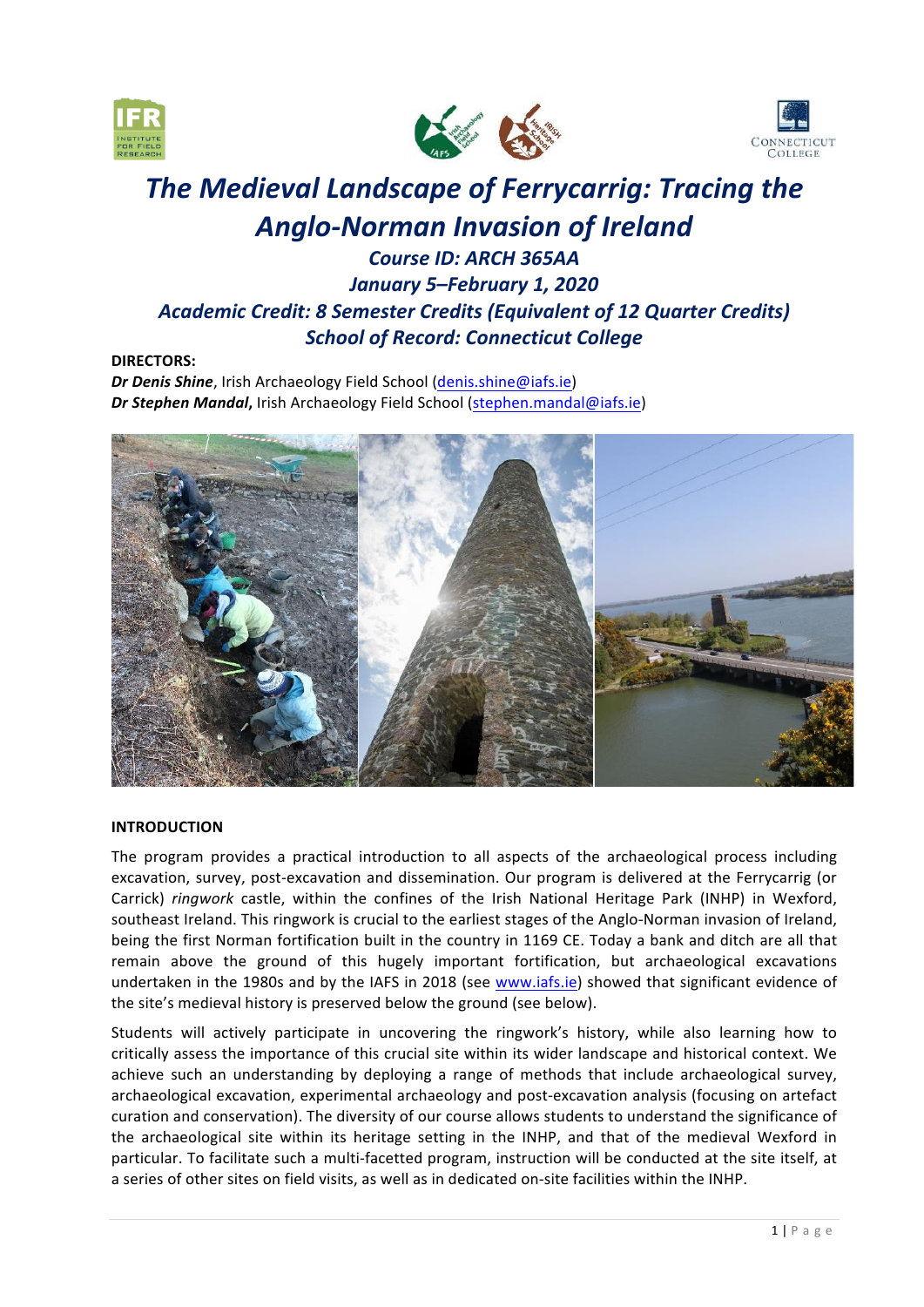The INHP is Ireland's largest open-air museum, measuring 35 acres (14 hectares), and contains the site of the ringwork. The park depicts 9000 years of re-created history, from first settlers to the coming of the Normans, situated within natural forestry and wet woodlands. The park is a cornerstone of *Ireland's* Ancient East, and provides a stunning backdrop to the archaeological dig. INHP specializes in communicating heritage to the local community and wider public, including through the provision of experimental archaeology initiatives and craft workshops. As part of their program students will be exposed to the wider heritage initiative within the park, and be expected to communicate heritage to the public.

The core of the program focuses on the excavation of the ringwork, one of the most historically significant sites in southeast Ireland. The ringwork was originally constructed in the winter of 1169 CE by Sir Robert Fitzstephen, to command a strategic position on a promontory overlooking the River Slaney and Wexford Town. In medieval texts the site is recorded as consisting of a fosse, bank and a palisade of wood and sods – something that appears borne out by the archaeological record. The historical record also documents medieval stone buildings at the site, including a stone castle that was built sometime within c. 60 years of the site's foundation. In 1857 CE a faux Early Christian round tower was constructed in the middle of the ringwork, as a memorial to those who died in the Crimean War (1854-1856), and it is not known to what extent this building impacted on the stone castle, with the later tower likely to be built from the castle's stone. Excavations to date revealed evidence of other medieval stone buildings (thought to be  $13<sup>th</sup>$  and  $14<sup>th</sup>$  century in date) and wooden structures thought to relate to the first fortification at the site in the  $12<sup>th</sup>$  century.

This program of research aims to document the two main periods of site occupation: a) the original 'colonising' ringwork established by Fitzstephen and b) the later medieval stone castle (and associated structures) of 'Carrick Castle' and Carrick Borough (or town).

Specifically, students will be helping to answer two main questions:

- A. How was the site originally constructed and defended?  $-$  how significant were the defences/palisade; was a curtain wall constructed on the bank; was a gate tower constructed at the site; what archaeological artefacts survive from this period.
- B. How did the 'castle' and borough subsequently develop? what medieval masonry/structures are extant on the site; what date are these structures and what were they used for; what archaeological artefacts survive from this period.

While digging at the site students will be housed in homestay accommodation in rural locations. Their closest major town is the stunning medieval centre of Wexford Town.

# *Wexford Town*

Wexford town is nestled on the estuary of the River Slaney, on the southeast coast of Ireland. The town is one of the country's great Viking and medieval townscapes, with intact medieval streetscapes and numerous upstanding archaeological monuments. The town of Wexford is named from the Norse "Waesfiord", meaning "the inlet of mudflats", a clear reminder of its Viking Heritage, which dates from the early  $9<sup>th</sup>$  century CE. Since the Viking period the beautiful port town has been impacted by foreign invaders, sieges, a famous insurrection and the gradual decline of its once crucial maritime industries.

One of the most significant historical events to impact Wexford (and Ireland) occurred in May of 1169, when a force of roughly 500-600 Norman and c. 500 Irish soldiers, led by Robert Fitzstephen, Maurice de Prendergast and the recently deposed Irish king of Leinster, Diarmait Mac Murchada, attacked and defeated the Norse-Irish town. Following the capture of Wexford Mac Murchada granted lands, including the Norse town itself, to Robert Fitzstephen and Maurice Fitz Gerald. In an effort to fortify the region Robert Fitzstephen built a wooden 'ringwork' castle on top of a large rock at Ferrycarrig, directly overlooking a strategic point on the River Slaney (approximately 4km west of the town). This ringwork is the current location of the IAFS program.

# **COURSE OBJECTIVES**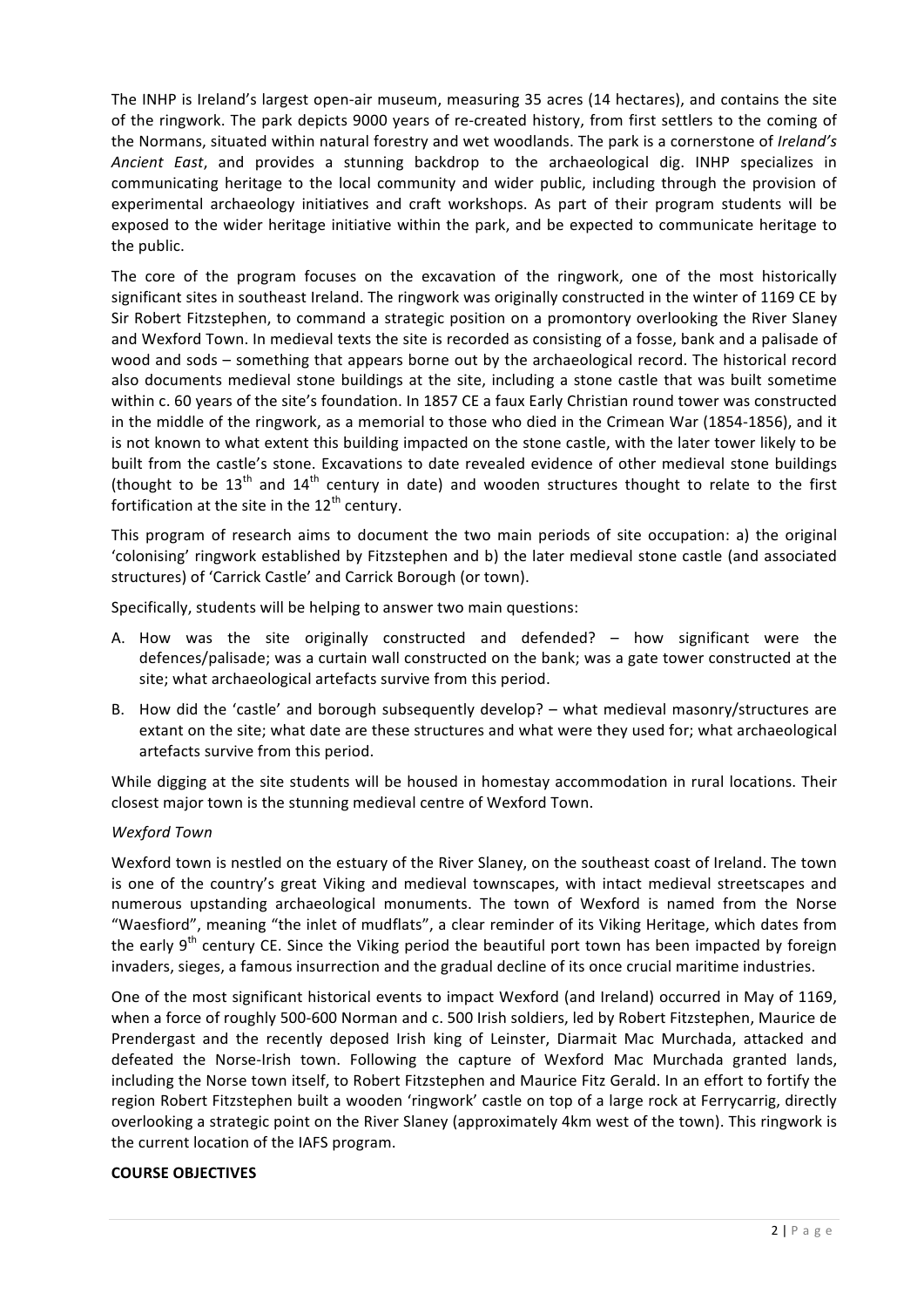The program will introduce students to a range of techniques used by modern archaeologists both in excavation and survey. Students will learn the typical progression of archaeological research through non-invasive survey, archaeological excavation and laboratory protocols (focusing on artefact curation and remedial conservation). Student research will be complimented by tours to a number of heritage sites, as well as a series of archaeological lectures/workshops:

- Understand different strands of archaeological enquiry and their application in an archaeological research context
- Critically interrogate historical records and archaeological survey data, as part of an overall research design
- Have an understanding of the skills required for the conduct of an archaeological excavation
- Understand on-site laboratory protocols, and how these contribute to artefact research, conservation and interpretation
- Have an understanding of the medieval history of both Ireland and Wexford
- Have an understanding of traditional skills used in past times in Ireland through interactions and sessions with the INHP
- Understand how heritage can be explained and presented in an engaging manner to visitors and the community alike

# **ACADEMIC CREDIT UNITS & TRANSCRIPTS**

**Credit Units:** Attending students will be awarded 8 semester credit units (equivalent to 12 quarter credit units) through our academic partner, Connecticut College. Connecticut College is a private, highly ranked liberal arts institution with a deep commitment to undergraduate education. Students will receive a letter grade for attending this field school (see grading assessment and matrix). This field school provides a minimum of 160 direct instructional hours. Students are encouraged to discuss the transferability of credit units with faculty and registrars at their home institutions prior to attending this field school.

**Transcripts**: An official copy of transcripts will be mailed to the permanent address listed by students on their online application. One additional transcript may be sent to the student's home institution at no additional cost. Additional transcripts may be ordered at any time through the National Student Clearinghouse: http://bit.ly/2hvurkl.

# **PREREQUISITES**

There are no academic prerequisites. This program is hands-on, experiential learning and students will learn how to conduct archaeological research in a live field environment. What is required is enthusiasm, an open mind and a readiness to 'give it a go'.

# **DISCLAIMER – PLEASE READ CAREFULLY**

Our primary concern is with education. Traveling and conducting field research involve risk. Students interested in participating in IFR programs must weigh whether the potential risk is worth the value of education provided. While risk is inherent in everything we do, we do not take risk lightly. The IFR engages in intensive review of each field school location prior to approval. Once a program is accepted, the IFR reviews each program annually to make sure it complies with all our standards and policies, including student safety.

We do our best to follow schedule and activities as outlined in this syllabus. Yet local permitting agencies, political, environmental, personal, or weather conditions may force changes. This syllabus, therefore, is only a general commitment. Students should allow flexibility and adaptability as research work is frequently subject to change.

You should be aware that conditions in the field are different than those you experience in your home, dorms or college town. Archaeological fieldwork in Ireland is carried out in all weather conditions – including rain. You are required to provide suitable waterproof and weatherproof clothing and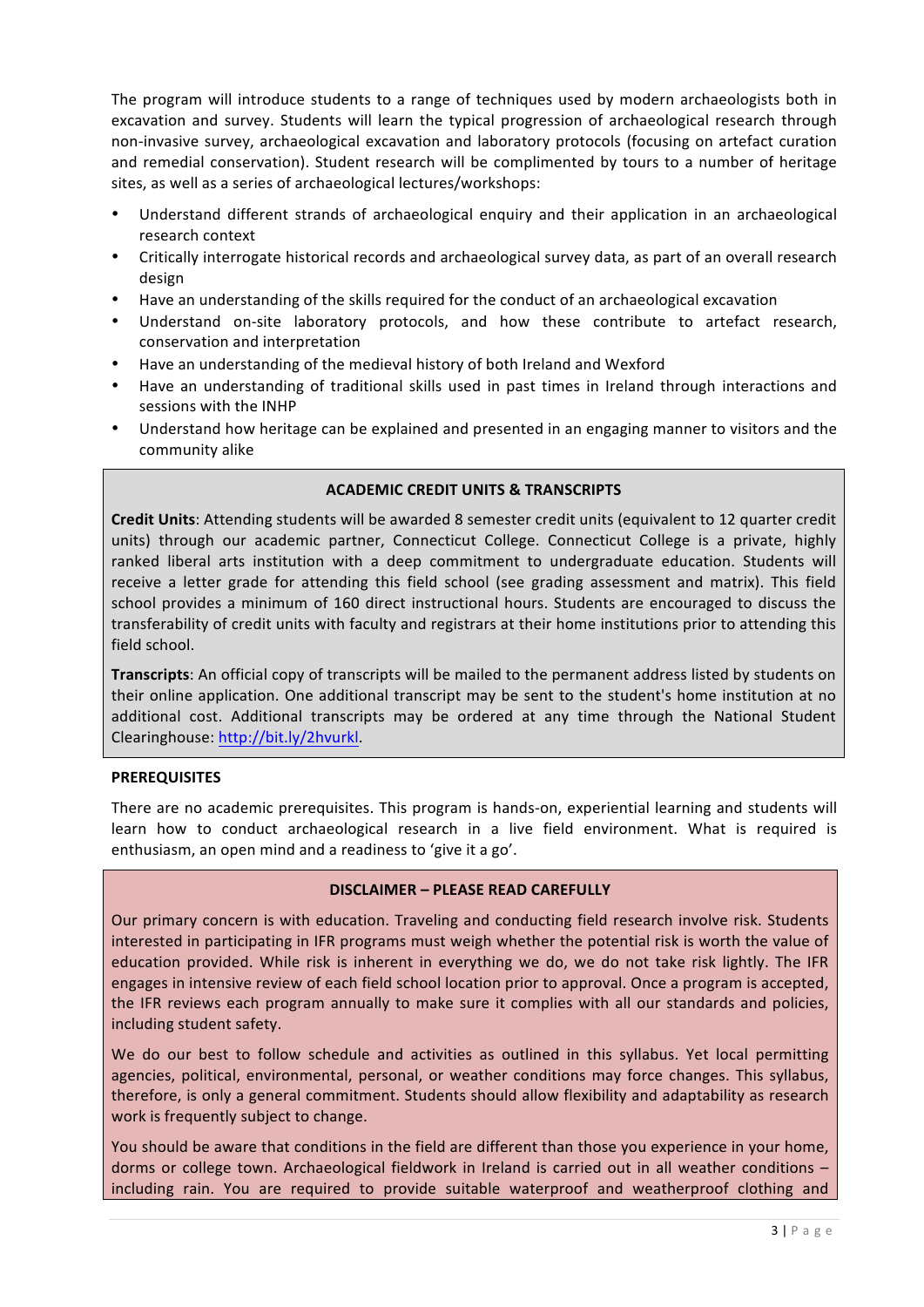footwear as well as wind protection. However, in bad weather you will also be provided with shelter. Archaeological investigation will include moderately strenuous physical work. Students must be in good physical condition and able to walk three miles a day comfortably.

If you have medical concerns, please discuss them with your doctor. All other concerns may be discussed with the project director  $-$  as appropriate.

#### **GRADING**

**Quiz (5%):** A quiz will be held at the end of Week 2 to assess student understanding of archaeological techniques and their application in Irish archaeological research.

Field school Participation (50%): Students are required to participate in all field school activities, including research, archaeological survey, excavation and laboratory work. Assessment will be undertaken by the supervisory team and will be based on attendance, willingness to work and to try diverse tasks, attention to detail and accuracy, participation in teamwork and contribution to discussions.

**Field Journal (30%):** Students are expected to complete a field school journal and present it for evaluation during their final week on site. Project staff will instruct students on the expectations for workbook entries.

**Research Paper (15%):** Students are expected to submit an individual research paper (1,500 words of text plus appropriate in-text citations, illustrations, and bibliography). The paper is due two weeks after the end of the field program though students may submit earlier if they so wish. This paper should be submitted via email as a MS WORD document to Dr Denis Shine (denis.shine@iafs.ie). For their research paper students will be assessed on their ability to organise and critically evaluate historical and field data, and the strength of their subsequent argument.

#### **ACCOMMODATION**

Students will stay with local families in the County of Wexford. Home Stay students live with local families, and experience true home life in provincial Ireland. Students will be brought to the site daily. Students should understand that many of the host families are in rural settings, requiring taxis to reach the major provincial town of Wexford. Breakfast and dinner will be provided along with a packed lunch. Students are encouraged to avail of their free time at weekends and explore Ireland.

#### **TRAVEL & MEETING POINT**

Hold purchasing your airline ticket until six (6) weeks prior to departure date. Natural disasters, political changes, weather conditions and a range of other factors may require the cancelation of a field school. The IFR typically takes a close look at local conditions 6-7 weeks prior to program beginning and make Go/No Go decisions by then. This time frame still allows the purchase of discounted airline tickets while protecting students from potential loss of airline ticket costs if we decide to cancel a program.

Students will be met at Ferrycarrig, Co. Wexford. Since students will arrive on different flights at different times of the day, we will meet all students on Sunday, January  $5<sup>th</sup>$ , at the Irish National Heritage Park at 4pm. Full details on reaching the park will be provided in the online orientation once you are enrolled in the course.

If you fail to make the meeting, please call/text or email Dr. Denis Shine. You will be sent relevant contact details once you are enrolled in the course.

# **VISA REQUIREMENTS**

Citizens of the US and Canada do not require visas to enter Ireland. You will need your passport to be valid for at least 90 days and will enter on a tourist visa. Citizens of other countries are asked to visit the Ireland Consulate web page at their home countries for specific visa requirements.

No vaccinations are required for entry to Ireland but anyone working in archaeology in Ireland needs to have an up-to-date tetanus shot.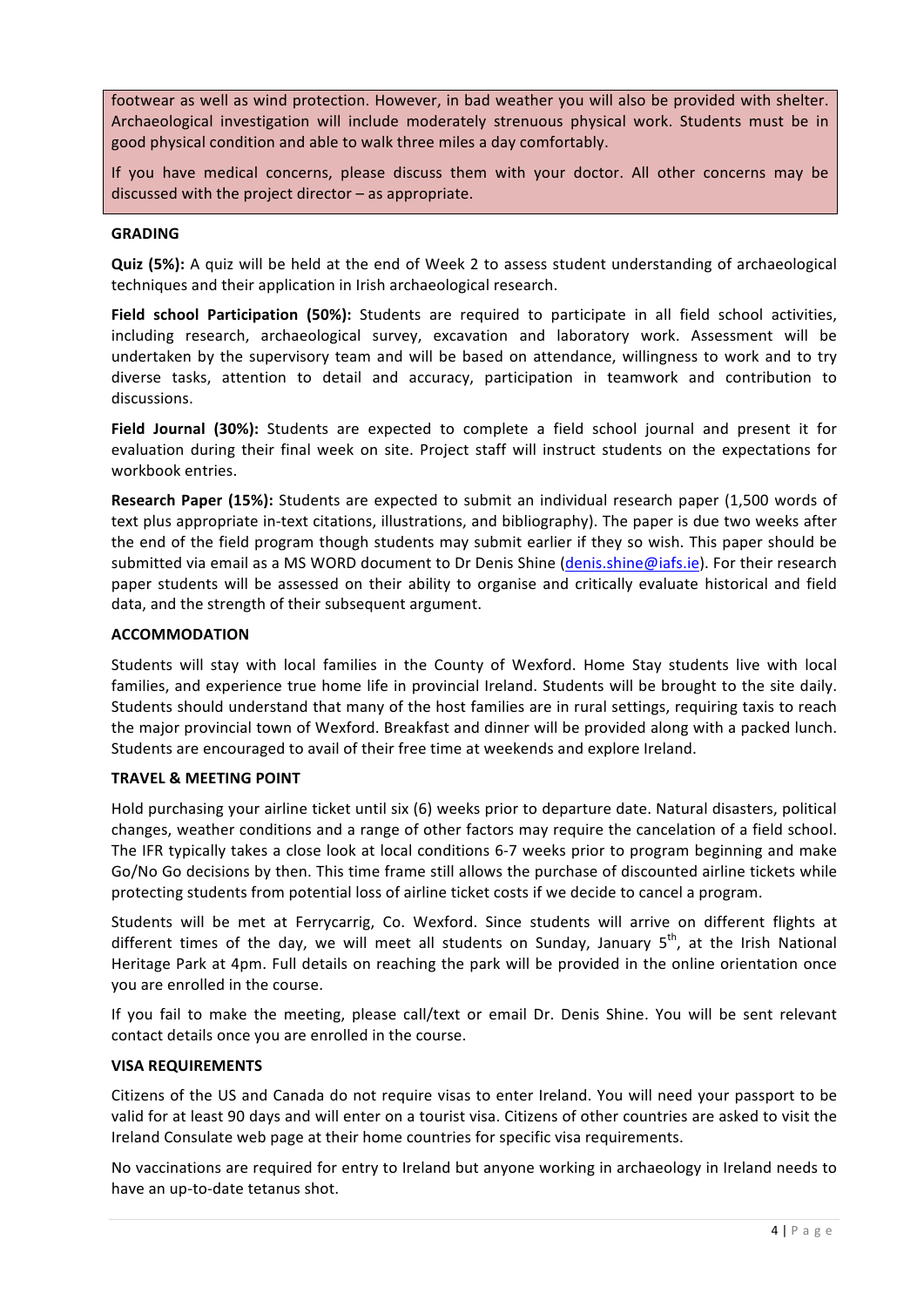# **CULTURE, LOCAL ENVIRONMENT & ETIQUETTE**

The town of Wexford is 155km (about 95 miles) south of Dublin. Wexford is a quintessentially classic, small, friendly and safe Irish town. All the relevant local government agencies are aware of the students' presence in the town, and they and all townspeople are anxious to ensure that your stay is safe and enjoyable. Students are asked to respect local sensitivities and traditions and to understand that the presence of such a large expedition in town does not entitle participants to any special treatment or privileges.

This project can involve the participation of volunteers from the local community alongside IFR students. Although everyone will speak English, all students should expect surprising cultural differences and exciting opportunities to learn not only about the past but about the lives of others as well. Students will be immersed in Irish culture through learning, language, food and music, and should be prepared for the rewards and challenges that life in a different culture will offer.

*Please note:* As the project is a public archaeology initiative, students must also be prepared to engage with the local community in a professional and respectful manner both in an official capacity on site and *unofficially* when off duty.

# **EXCAVATION/TOOL KIT**

Students are required to bring a basic tool kit. This includes but is not limited to:

- A four inch pointed **archaeology trowel** (also known as a four inch pointing trowel): We recommend a Marshalltown type trowel (https://marshalltown.com/4-stiff-london-style-pointing-trowel-woodhandle).
- Work gloves: gardening glove suitable for work in wet weather (textile glove with a rubberised palm).
- Work shoes or boots: **closed toe-footwear, waterproof** that will be comfortable for both walking and kneeling: a hiking style shoe or boot would be suitable. Gumboots/wellingtons are also suitable for use on site however if you choose to wear these for digging, you may need pair of trail shoes or similar for field trips etc.
- Waterproof outwear: a jacket (with a hood if possible) and pants gore-tex is best (but expensive). You will need something sturdy that will stand up to wear and tear of everyday use in excavation. You can buy waterproof gear locally in Ireland (if you choose to do this, budget to spend about €50/\$70).
- Warm layers wool, fleece, thermal layers you should bring and wear lots of layers rather than one warm/heavy layer. Bring things that are suitable for outdoor work.
- **Sunscreen**: students should wear an SPF daily to protect against UV exposure and windburn.
- **Hat:** something to keep your head warm. A peaked hat can be useful for shade while digging.
- Laptop/tablet: a device on which you can prepare and submit your presentation and written assignments. A smartphone is not suitable for this.

# **FIELD PROGRAM**

The field program, while focused on excavation, includes instruction in archaeological survey and postexcavation techniques. The program is primarily based on the Ferrycarrig site in Wexford, although students will also be brought to a regional heritage site each week. Site and project orientations will be conducted at the start of week one.

**Week 1 - Orientation and Fieldtrips:** Following project orientation and induction students will be introduced to the wider research area and period through a series of lectures and visits to regional heritage sites, such as Wexford, Ferns, Enniscorthy, Bannow Bay and the Hook Lighthouse. These fieldtrips will help demonstrate the different physical, archaeological and cultural landscapes surrounding the site. The field trips are designed to help place Ferrycarrig within its broader historical and geographic context.

**Weeks 2, 3 and 4 - Excavation (located on site, under cover as appropriate):** Students will be instructed in archaeological excavation and recording techniques – including excavation of archaeological features,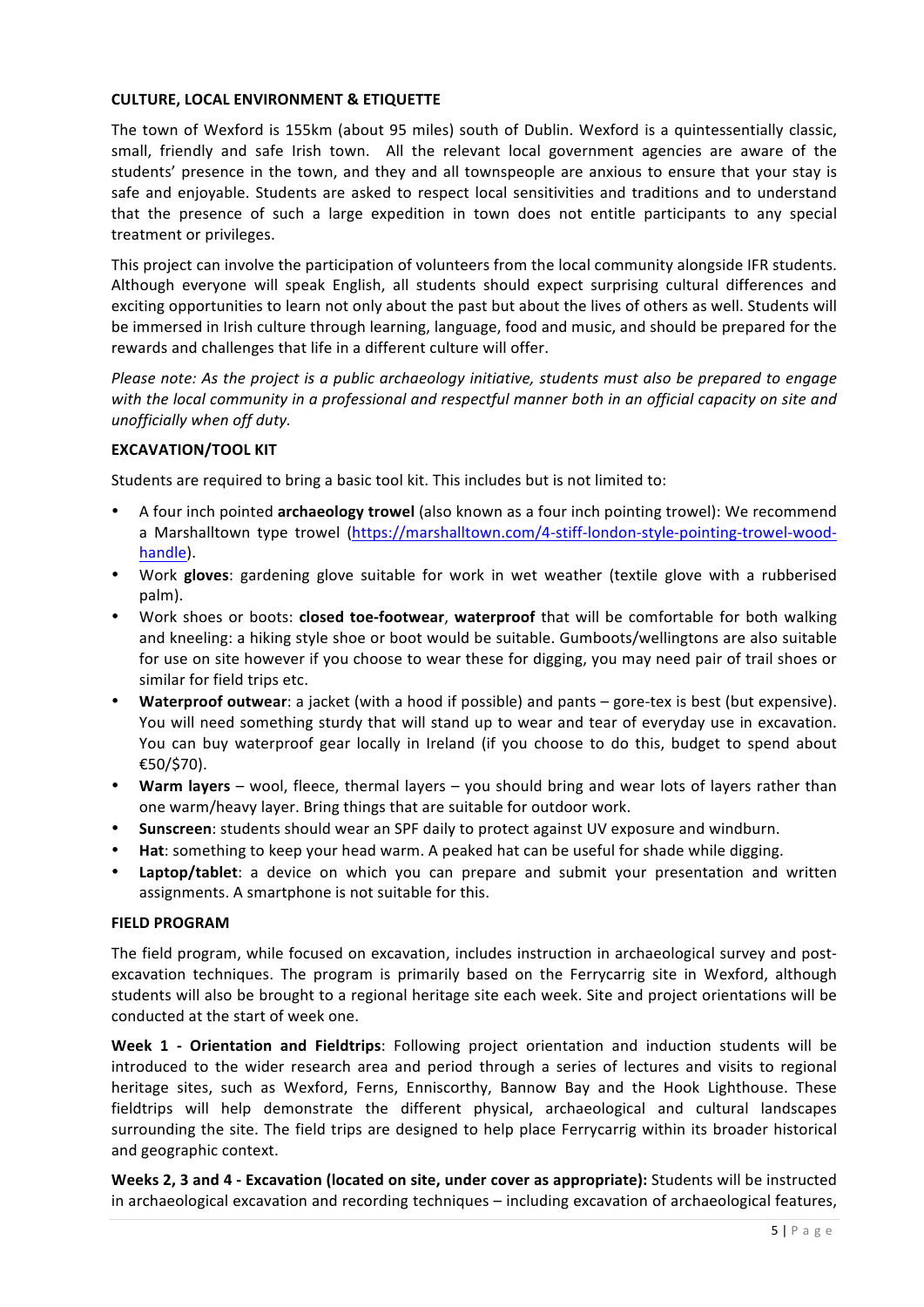documentation of finds, completion of site drawings and record taking of archaeological deposits. During their time on site students will also be provided with instruction in laboratory protocols, working closely with the materials their digging has generated. Excavations will be covered (as appropriate) to permit excavation in colder/wetter weather conditions.

**Weeks 2, 3 and 4 - Laboratory Protocols:** A focus will be placed on the cataloguing and remedial conservation of both artefacts and ecofacts, according to standards set by the National Museum of *Ireland* (NMI). The NMI requires that all finds recovered in archaeological excavations are prepared, and conserved where necessary, according to strict protocols, in advance of submission to the museum. Students are expected to understand these processes and will get the opportunity to work with several different archaeological material types (pottery, glass, metal, bone etc).

*\* The rotation of students through tasks including excavation, survey and post-excavation is dependent on weather conditions and student numbers; students may be split into smaller groups and rotated through different tasks* simultaneously, while changes in the schedule are likely to be made to accommodate poor weather.

# **SCHEDULE**

All IFR field schools begin with safety orientation. This orientation includes proper behavior at the field area, proper clothing, local cultural sensitivities and sensibilities, potential fauna and flora hazards, review of IFR harassment and discrimination policies, and review of the student Code of Conduct. In addition to working on site, students will be introduced to archaeological field methods and Irish archaeology through a series of lectures/workshops (as outlined below). Students will also be given dedicated research time in Wexford Library to access course readings that may only be available locally.

The normal working day is from 9:00am to 4:30pm with a morning tea break from  $11:00-11:30$ am and lunch from 1:15-2:00pm. Students will have weekends free to explore the area and other parts of the country.

| <b>Week</b>    | Day/Date                   | <b>Time</b> | Event                                                             |
|----------------|----------------------------|-------------|-------------------------------------------------------------------|
| $\mathbf{1}$   | Sunday 5 <sup>th</sup>     | Afternoon   | Students arrival and welcome meeting                              |
|                | Monday 6 <sup>th</sup>     | Morning     | Project Orientation; safety orientation; review of IFR's policies |
|                |                            |             | and codes of conduct.                                             |
|                |                            | Afternoon   | Field trip 1: Tour of INHP and visit to Wexford Town/Carrick      |
|                |                            |             | 'Town'                                                            |
|                | Tuesday 7 <sup>th</sup>    | Morning     | Lecture/Workshop: Archaeology of Medieval Ireland/Wexford         |
|                |                            |             |                                                                   |
|                |                            | Afternoon   | Field trip 2: Ferns Towns - A High Medieval Landscape             |
|                | Wednesday 8 <sup>th</sup>  | Morning     | Lecture/Workshop: Landscape and Geology                           |
|                |                            |             |                                                                   |
|                |                            | Afternoon   | Field trip 3: The Hook Lighthouse, Bannow Bay, etc.               |
|                | Thursday 9 <sup>th</sup>   | Morning     | <b>Excavation Orientation</b>                                     |
|                |                            |             |                                                                   |
|                |                            | Afternoon   | On site (survey [and excavation])                                 |
|                | Friday 10 <sup>th</sup>    | Morning     | Meeting to discuss student research                               |
|                |                            |             |                                                                   |
|                |                            | Afternoon   | On site (excavation [and post-excavation])                        |
|                | Saturday 11 <sup>th</sup>  | All day     | Free Day                                                          |
|                | Sunday 12 <sup>th</sup>    | All day     | <b>Free Day</b>                                                   |
| $\overline{2}$ | Monday 13 <sup>th</sup>    | All day     | On site (excavation [and post-excavation])                        |
|                | Tuesday 14th               | All day     | On site (excavation [and post-excavation])                        |
|                | Wednesday 15 <sup>th</sup> | All day     | On site (excavation [and post-excavation])                        |
|                | Thursday 16 <sup>th</sup>  | All day     | On site (excavation [and post-excavation])                        |
|                | Friday 17 <sup>th</sup>    | Morning     | Quiz                                                              |
|                |                            |             |                                                                   |
|                |                            | Afternoon   | Independent research time (timing is weather dependent)           |
|                | Saturday 18 <sup>th</sup>  | All day     | Free Day                                                          |
|                | Sunday 19th                | All day     | Free Day                                                          |

# **INDICATIVE SCHEDULE IN ADDITION TO SITE WORK\***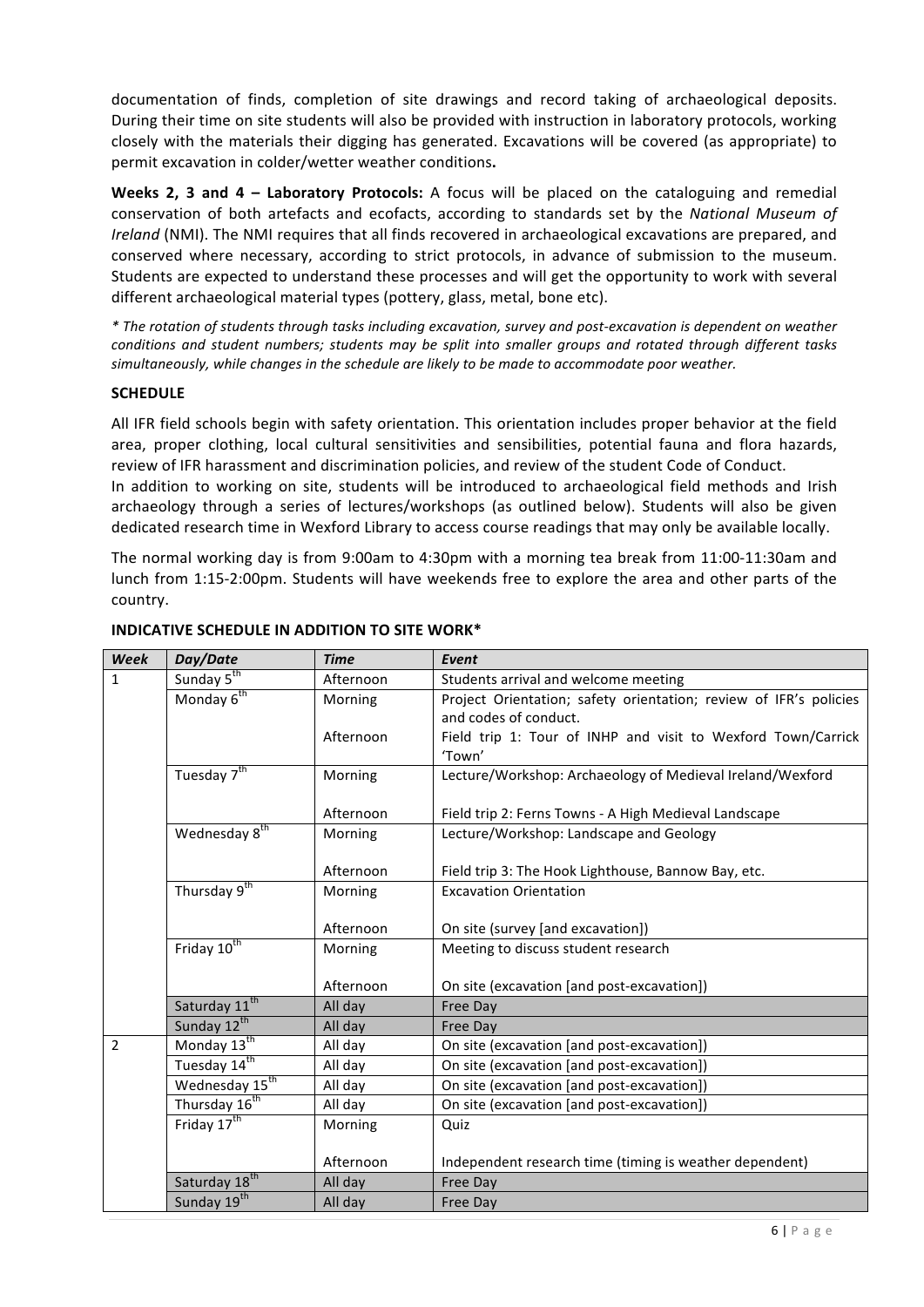| 3 | Monday 20 <sup>th</sup>        | All day   | On site (excavation [and post-excavation])                         |
|---|--------------------------------|-----------|--------------------------------------------------------------------|
|   | Tuesday 21 <sup>st</sup>       | All day   | On site (excavation [and post-excavation])                         |
|   | Wednesday 22nd                 | All day   | On site (excavation [and post-excavation])                         |
|   | Thursday 23rd                  | All day   | On site (excavation [and post-excavation])                         |
|   | Friday $24^{\text{th}}$        | All day   | On site (excavation [and post-excavation])                         |
|   |                                |           |                                                                    |
|   |                                |           | Independent research time (timing is weather dependent)            |
|   | Saturday 25 <sup>th</sup>      | All day   | Free Day                                                           |
|   | Sunday 26 <sup>th</sup>        | All day   | Free Day                                                           |
| 4 | Monday 27 <sup>th</sup>        | All day   | On site (excavation [and post-excavation])                         |
|   | Tuesday 28 <sup>th</sup>       | Morning   | On site (excavation [and post-excavation])                         |
|   |                                |           |                                                                    |
|   |                                | Afternoon | Meetings to discuss student research                               |
|   |                                |           | Turn in field journals<br>$\bullet$                                |
|   | Wednesday 29 <sup>th</sup>     | All day   | On site (excavation [and post-excavation])                         |
|   | Thursday 30 <sup>th</sup>      | All day   | Traditional workshop at the Irish National Heritage Park; followed |
|   |                                |           | by medieval feast and end of program event                         |
|   |                                | Evening   |                                                                    |
|   | Friday $31st$                  | All day   | On site (excavation [and post-excavation])                         |
|   |                                |           |                                                                    |
|   |                                | Evening   | Prepare for Saturday departure                                     |
|   | Saturday 1 <sup>st</sup> (Feb) |           | Depart                                                             |
|   |                                |           |                                                                    |

*\*Please note: changes to this schedule will occur due to factors beyond our control such as weather, etc.*

# **MANDATORY READINGS**

- Bennett, I. 1985. Preliminary Archaeological Excavations at Ferrycarrig Ringwork, Newtown Td., Co. Wexford. *Journal of the Old Wexford Society*, 10: 25-43.
- Shine, D., Potterton, M., Mandal, S. and McLoughlin, C. (eds). 2019. *Carrick, County Wexford: Ireland's first Anglo-Norman stronghold*. Four Courts Press, Dublin. (Read as much as possible – the whole book is relevant).
- Shine, D. Mandal, S., Hayes, C. and Harris, M. 2018. Finding Carrig. Archaeology Ireland, 32 (2), 35-40.
- Shine, D. and Mandal, S. 2018. Digging the Lost Town of Carrig: Archaeological Excavation Report 2019. Unpublished technical report prepared for the National Monuments Section.
- Shine, D. and Mandal, S. 2019. Ferrycarrig Archaeological Site Handbook. Unpublished site handbook, which will be circulated to students after enrolment on the course. Typically 50 pages in length.

# **RECOMMENDED READINGS**

Barry, T. B. 1987. *The Archaeology of Medieval Ireland.* Routledge, London.

- Bradley, J., Ó Drisceoil, C. and Potterton, P. (eds). 2016. *William Marshal and Ireland*. Four Courts Press, Dublin.
- Bennett, I. 1989. The Crimean War memorial, Ferrycarrig, Co. Wexford a precisely dated round tower. Archaeology Ireland 3 (2): 58-60.
- Colfer, B. 2002. Arrogant Trespass: Anglo-Norman Wexford 1169-1400. Duffry Press, Wexford.
- Colfer, B. 2004. *Wexford: A Town and its Landscape*. Cork University Press, Cork.
- Colfer, B. 2013. Wexford Castles: Landscape, Context and Settlement. Cork University Press, Cork.
- Doyle, I. and Browne, B (eds.) 2017. *Medieval Wexford: Essays in memory of Billy Colfer.* Four Courts Press, Dublin.
- Duffy, S. 1997. *Ireland in the Middle Ages*. Gill and Macmillan, Dublin, Chapters 2-4.
- Green, K. and Moore, T. 2010. *Archaeology, an Introduction*, 5<sup>th</sup> Ed. Routledge, Oxford. Chapter 3, Sections 3.3-3.5.
- Hore, P.H. 1906. History of the Town and County of Wexford The Town of Wexford with Notes of *Taghmon and Harperstown.* London